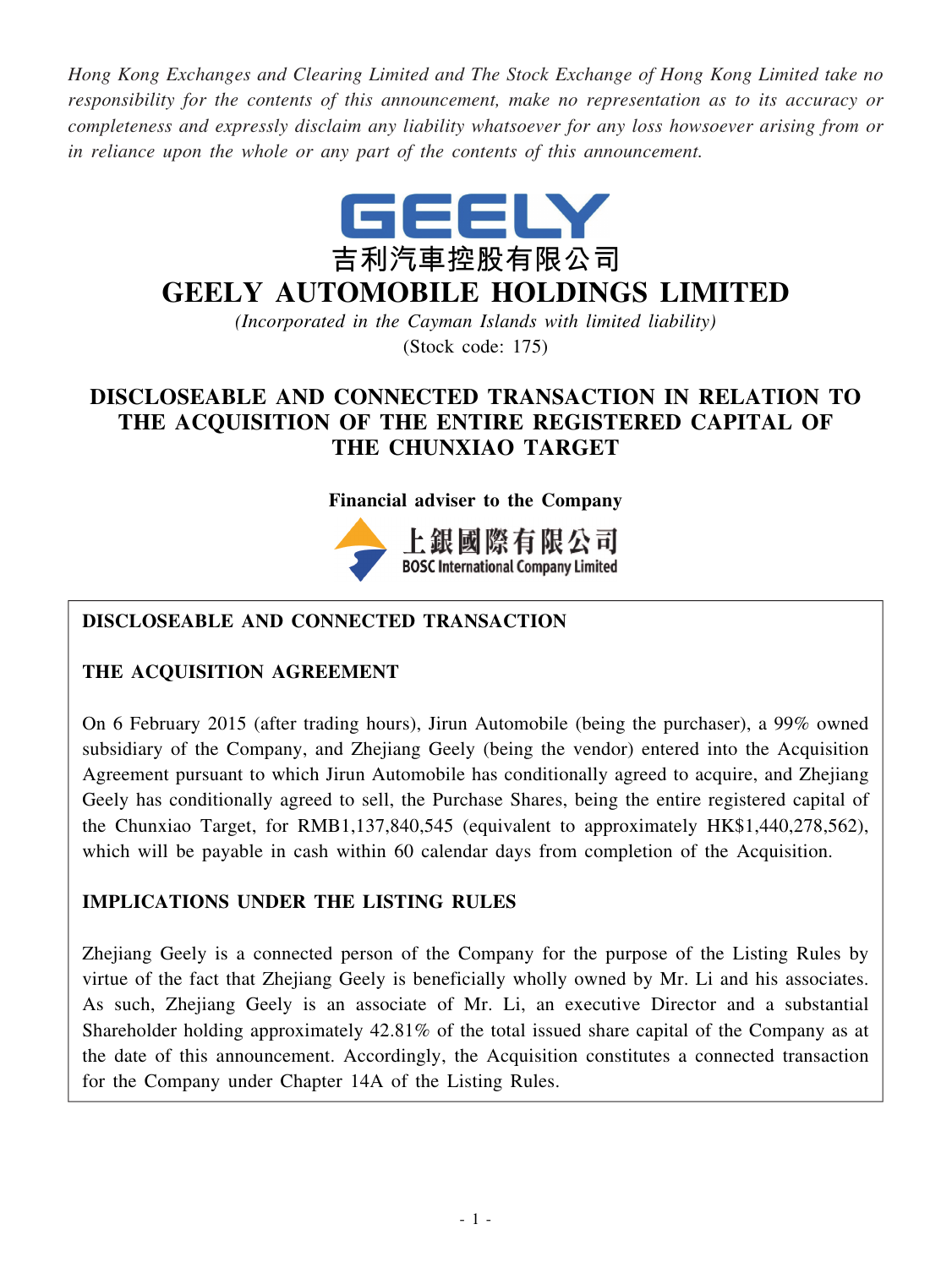As one of the applicable percentage ratios (as defined in the Listing Rules) in respect of the Acquisition is more than 5%, the Acquisition is subject to the reporting, announcement and the Independent Shareholders' approval requirements under Chapter 14A of the Listing Rules. Also, as one of the applicable percentage ratios (as defined in the Listing Rules) in respect of the Acquisition is more than 5% but less than 25%, the Acquisition constitutes a discloseable transaction for the Company under Chapter 14 of the Listing Rules.

Mr. Li is considered to have a material interest in the Acquisition by virtue of his interests in Zhejiang Geely. Mr. Yang Jian and Mr. An Cong Hui, each an executive Director, are considered to be interested in the Acquisition by virtue of their directorships in Zhejiang Geely. As a result, Mr. Li, Mr. Yang Jian and Mr. An Cong Hui have abstained from voting on the Board resolution for approving the Acquisition Agreement.

### **EGM**

The EGM will be convened to consider and approve the Acquisition Agreement. Mr. Li is considered to have a material interest in the Acquisition by virtue of his interests in Zhejiang Geely. Mr. Yang Jian and Mr. An Cong Hui are considered to be interested in the Acquisition by virtue of their directorships in Zhejiang Geely. As a result, Mr. Li, Mr. Yang Jian, Mr. An Cong Hui and their respective associates will abstain from voting on the resolution(s) to be proposed at the EGM.

A circular containing, among other things, (i) further information on the Acquisition; (ii) the recommendation of the Independent Board Committee in respect of the Acquisition Agreement; (iii) the advice of an independent financial adviser regarding the terms of the Acquisition Agreement; and (iv) other information as required under the Listing Rules together with the notice of the EGM, will be despatched to the Shareholders on or before 5 March 2015.

**Completion of the Acquisition is subject to the satisfaction of the conditions precedent under the Acquisition Agreement, and therefore, may or may not proceed to completion. Shareholders and potential investors are advised to exercise caution when dealing in the Shares.**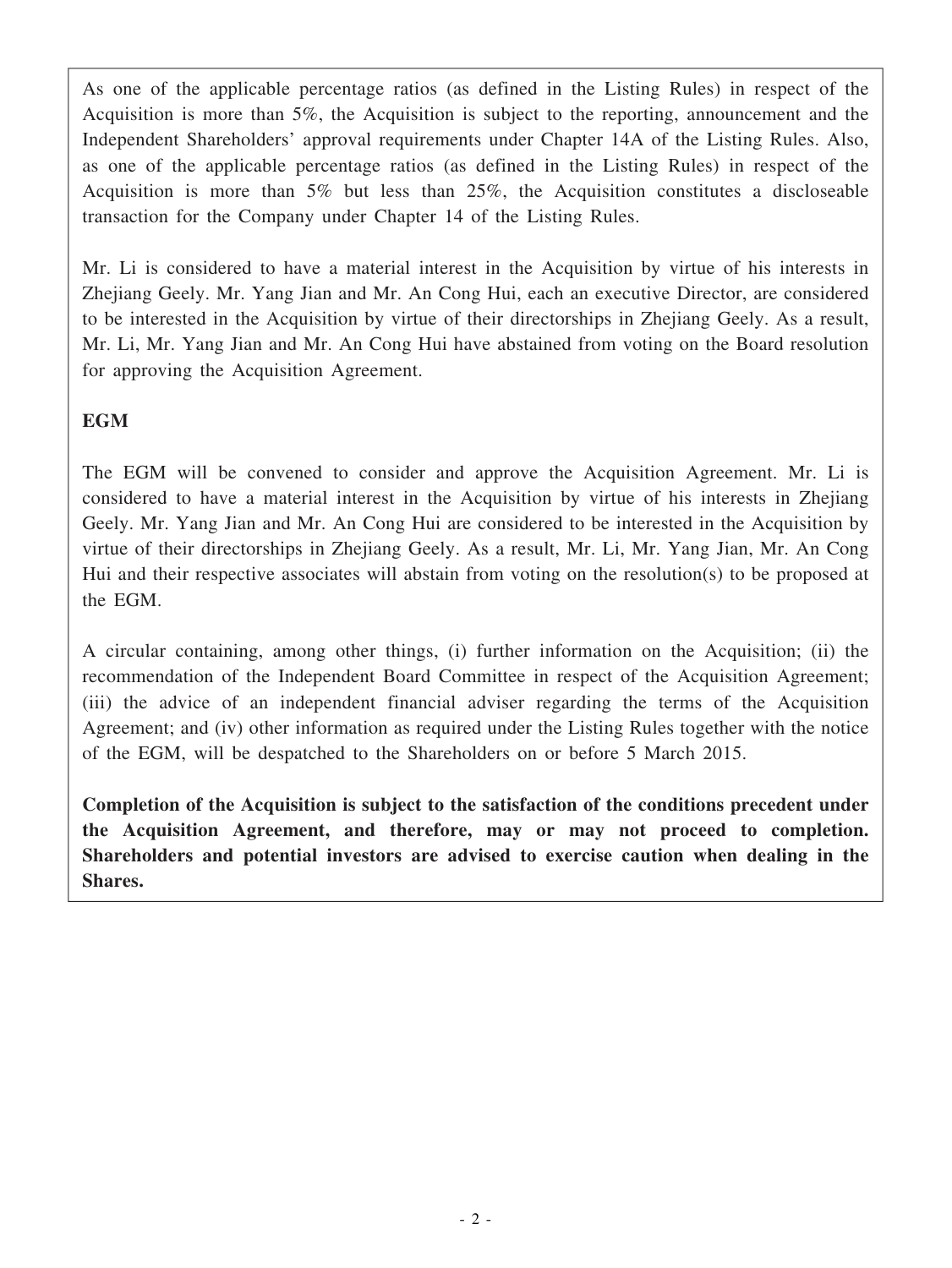#### **DISCLOSEABLE AND CONNECTED TRANSACTION**

#### **THE ACQUISITION AGREEMENT**

On 6 February 2015 (after trading hours), Jirun Automobile (being the purchaser), a 99% owned subsidiary of the Company, and Zhejiang Geely (being the vendor) entered into the Acquisition Agreement pursuant to which Jirun Automobile has conditionally agreed to acquire, and Zhejiang Geely has conditionally agreed to sell, the Purchase Shares, being the entire registered capital of the Chunxiao Target, for RMB1,137,840,545 (equivalent to approximately HK\$1,440,278,562), which will be payable in cash within 60 calendar days from completion of the Acquisition. The principal terms of the Acquisition Agreement are set out below:

#### **Date**

6 February 2015 (after trading hours)

#### **Parties**

Vendor: Zhejiang Geely

Purchaser: Jirun Automobile

Zhejiang Geely is principally engaged in the manufacturing and sales of automobiles and related components, and manufacturing of air-conditioning related parts. Jirun Automobile is principally engaged in the research, development, production, marketing and sales of sedans and related automobile components in the PRC.

#### **Subject matter**

Pursuant to the Acquisition Agreement, Jirun Automobile has conditionally agreed to acquire and Zhejiang Geely has conditionally agreed to sell, the Purchase Shares, being the entire registered capital of the Chunxiao Target. Details of the Chunxiao Target are set out in the section headed "Information on the Chunxiao Target" below.

Upon completion of the Acquisition, the Chunxiao Target will become a wholly owned subsidiary of Jirun Automobile, and the financial statements of the Chunxiao Target will be consolidated into the financial statements of the Group.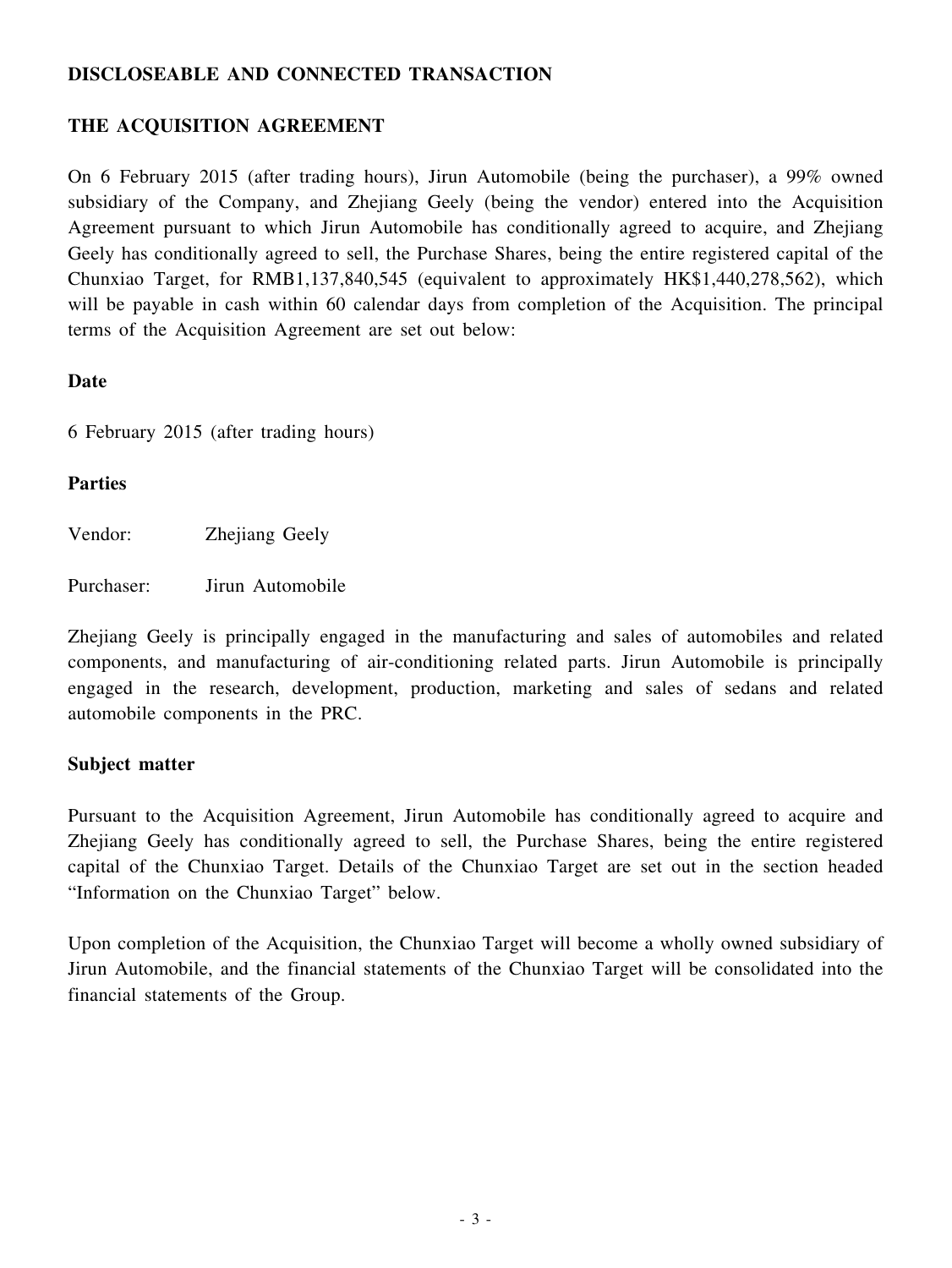#### **Consideration**

The Consideration is RMB1,137,840,545 (equivalent to approximately HK\$1,440,278,562), which will be payable in cash within 60 calendar days from completion of the Acquisition. The Consideration was determined after arm's length negotiations between Jirun Automobile and Zhejiang Geely with reference to the net asset value of the Chunxiao Target as at 31 January 2015 of approximately RMB1,137,840,545 (equivalent to approximately HK\$1,440,278,562).

#### **Conditions precedent**

Completion of the Acquisition will be subject to and conditional upon the fulfillment or waiver of the following conditions:

- (a) all documents relating to the Acquisition having been duly signed by each of the relevant authorized signing party to such relevant documents;
- (b) the Company having complied with the requirements of the Listing Rules relating to the Acquisition, including where necessary, the obtaining of Independent Shareholders' approval on the transactions contemplated under the Acquisition Agreement;
- (c) the completion of the Acquisition is not prohibited by applicable laws;
- (d) the receipt of all consents, waivers or approvals from any persons required for or in connection with the execution, delivery and performance of the Acquisition Agreement and the consummation of the transfer of the Purchase Shares from Zhejiang Geely to Jirun Automobile, if applicable; and
- (e) there being no material adverse change to factors potentially affecting the Acquisition.

In the event the conditions set out above are not fulfilled or waived on or before the Long Stop Date, unless the Company consents to an extension in writing, any party to the Acquisition Agreement will have the right to terminate the Acquisition Agreement by prior written notice to the other party. In the event of such termination, no party to the Acquisition Agreement may raise any claim against the other party or demand any other party to undertake any liability. All rights, obligations and liabilities under the Acquisition Agreement will become null and void upon such termination and of no further effect, save with respect to any antecedent breaches.

#### **Completion of the Acquisition**

Completion of the Acquisition will take place on the second Business Day after the date on which all the conditions to the Acquisition Agreement have been fulfilled or waived or such other later date as the parties may agree in writing. Within 30 Business Days upon completion of the Acquisition, Zhejiang Geely will procure the Chunxiao Target to complete the alteration registration with the SAIC for the purpose of the issuance of a new business license for the Chunxiao Target.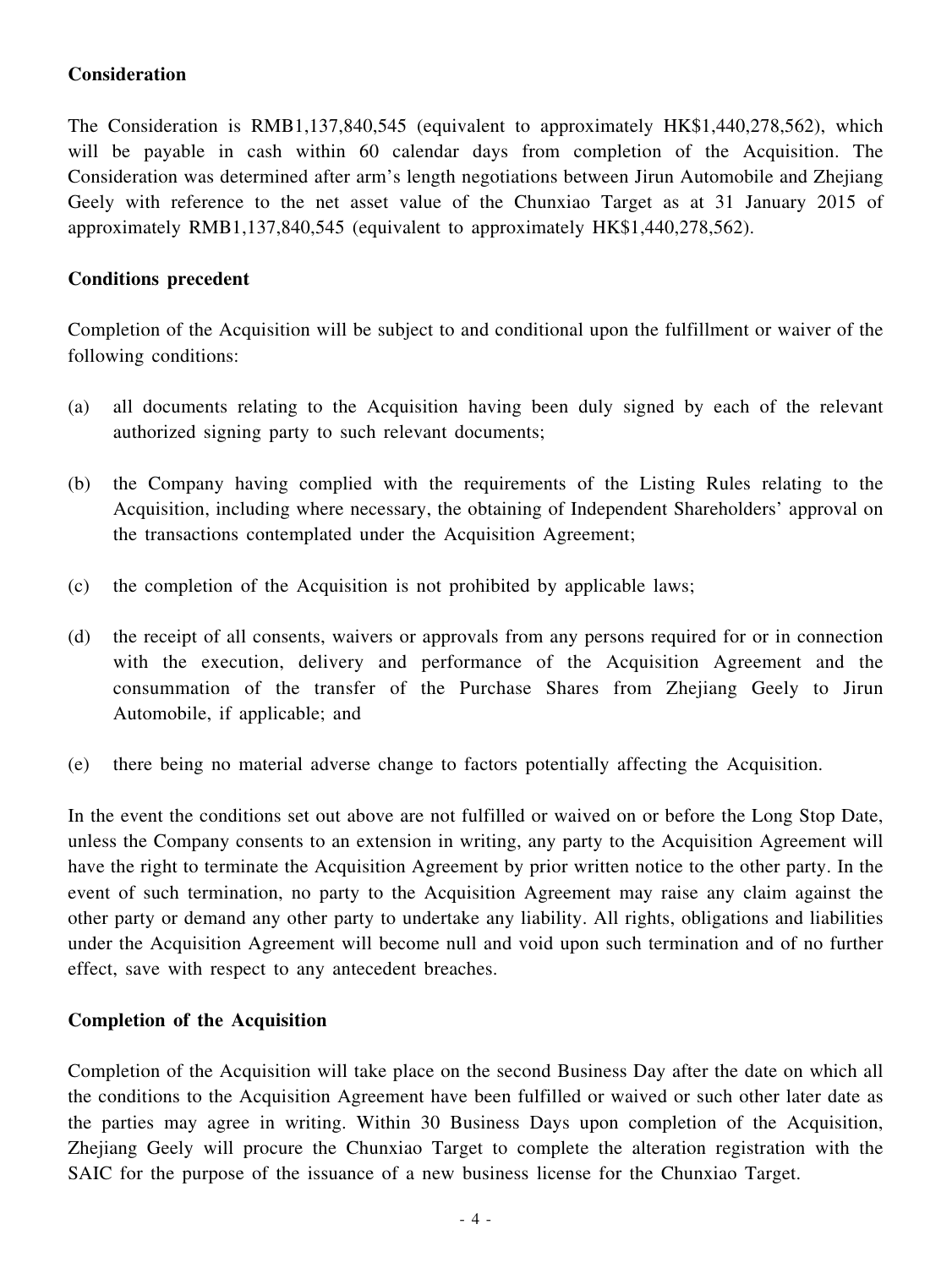#### **INFORMATION ON THE CHUNXIAO TARGET**

The Chunxiao Target is a limited liability company incorporated in the PRC on 30 June 2014. It is principally engaged in the research and development, production, marketing and sales of automobiles and related automobile components. The principal asset of the Chunxiao Target is the Chunxiao Manufacturing Plant, which is located at the Beilun District, Ningbo City, Zhejiang Province, the PRC and will have the capability to manufacture new high-end sedan and sport utility vehicle ("**SUV**") models. The Chunxiao Manufacturing Plant has a designed production capacity of approximately 100,000 units of vehicle per annum. The total area of the Chunxiao Target is approximately 1,000 mu (or approximately 666,700 square meters), including the plant area of approximately 375 mu (or approximately 250,000 square meters). The Chunxiao Manufacturing Plant includes four workshops on stamping, welding, painting and assembling. The Chunxiao Manufacturing Plant is currently undergoing standard operating procedures in preparation for the commercial launch of the new high-end sedan model. It is expected that the commercial launch of the new high-end sedan model will commence by end of the first quarter of 2015.

#### **FINANCIAL INFORMATION ON THE CHUNXIAO TARGET**

Set out below is the unaudited financial information of the Chunxiao Target prepared under the PRC GAAP from 30 June 2014 (its date of incorporation) to 31 December 2014:

|                                              | From 30 June 2014 to 31 December 2014        |
|----------------------------------------------|----------------------------------------------|
| Unaudited revenue                            | Nil.                                         |
| Unaudited net loss before and after taxation | RMB11,442,063                                |
|                                              | (equivalent to approximately HK\$14,483,363) |

The unaudited net asset value of the Chunxiao Target as at 31 January 2015 amounted to approximately RMB1,137,840,545 (equivalent to approximately HK\$1,440,278,562).

#### **REASONS FOR AND BENEFITS OF THE ACQUISITION**

The Group is principally engaged in the research and development, manufacturing and trading of automobiles, automobile parts and related automobile components, and investment holding. The Geely Holding Group is principally engaged in the sales of automobiles and related parts and components wholesale and retail business.

The Directors (excluding the independent non-executive Directors whose views will be contained in the circular to be despatched to the Shareholders after having taken into consideration the advice of the independent financial adviser) consider that Acquisition will provide an opportunity for the Group to enhance its production capabilities for the manufacture of new high-end sedan and SUV models as the Group's existing manufacturing plants do not have the required production capabilities to manufacture these new high-end sedan and SUV models. Also, it is expected that after completion of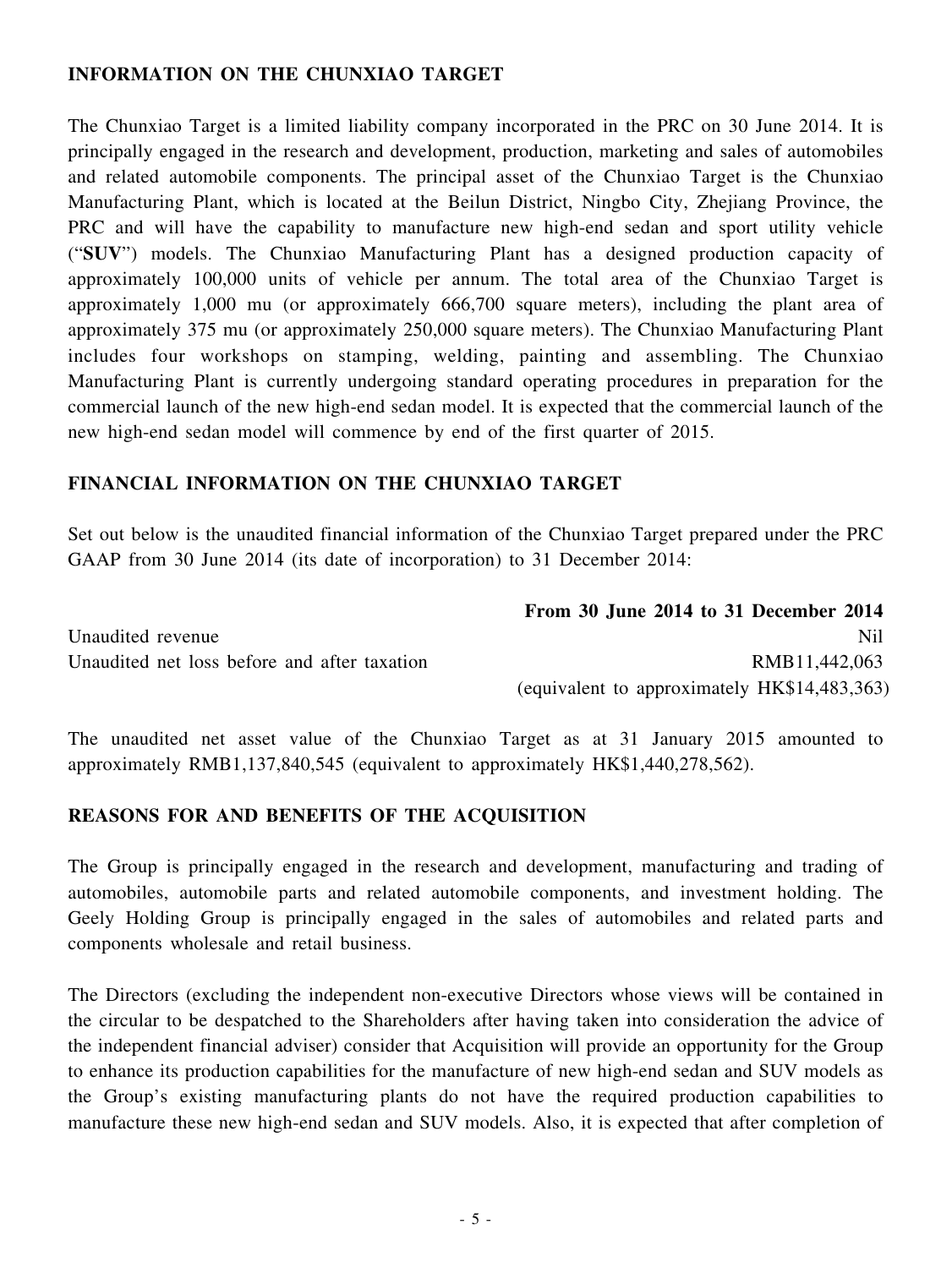the Acquisition, the launch of new high-end sedan and SUV models will expand the Group's products offering and enhance the overall competitive strength of the Group's products in the market and become one of the key drivers for future profitability.

The Directors (excluding the independent non-executive Directors whose views will be contained in the circular to be despatched to the Shareholders after having taken into consideration the advice of the independent financial adviser) consider that the Acquisition is on normal commercial terms, in the ordinary and usual course of business of the Group, fair and reasonable and in the interests of the Company and the Shareholders as a whole.

#### **LISTING RULES IMPLICATIONS**

Zhejiang Geely is a connected person of the Company for the purpose of the Listing Rules by virtue of the fact that Zhejiang Geely is beneficially wholly owned by Mr. Li and his associates. As such, Zhejiang Geely is an associate of Mr. Li, an executive Director and a substantial Shareholder holding approximately 42.81% of the total issued share capital of the Company as at the date of this announcement. Accordingly, the Acquisition constitutes a connected transaction for the Company under Chapter 14A of the Listing Rules.

As one of the applicable percentage ratios (as defined in the Listing Rules) in respect of the Acquisition is more than 5%, the Acquisition is subject to the reporting, announcement and the Independent Shareholders' approval requirements under Chapter 14A of the Listing Rules. Also, as one of the applicable percentage ratios (as defined in the Listing Rules) in respect of the Acquisition is more than 5% but less than 25%, the Acquisition constitutes a discloseable transaction for the Company under Chapter 14 of the Listing Rules.

Mr. Li is considered to have a material interest in the Acquisition by virtue of his interests in Zhejiang Geely. Mr. Yang Jian and Mr. An Cong Hui, each an executive Director, are considered to be interested in the Acquisition by virtue of their directorships in Zhejiang Geely. As a result, Mr. Li, Mr. Yang Jian and Mr. An Cong Hui have abstained from voting on the Board resolution for approving the Acquisition Agreement.

#### **EGM**

The EGM will be convened to consider and approve the Acquisition Agreement. Mr. Li is considered to have a material interest in the Acquisition by virtue of his interests in Zhejiang Geely. Mr. Yang Jian and Mr. An Cong Hui are considered to be interested in the Acquisition by virtue of their directorships in Zhejiang Geely. As a result, Mr. Li, Mr. Yang Jian, Mr. An Cong Hui and their respective associates will abstain from voting on the resolution(s) to be proposed at the EGM.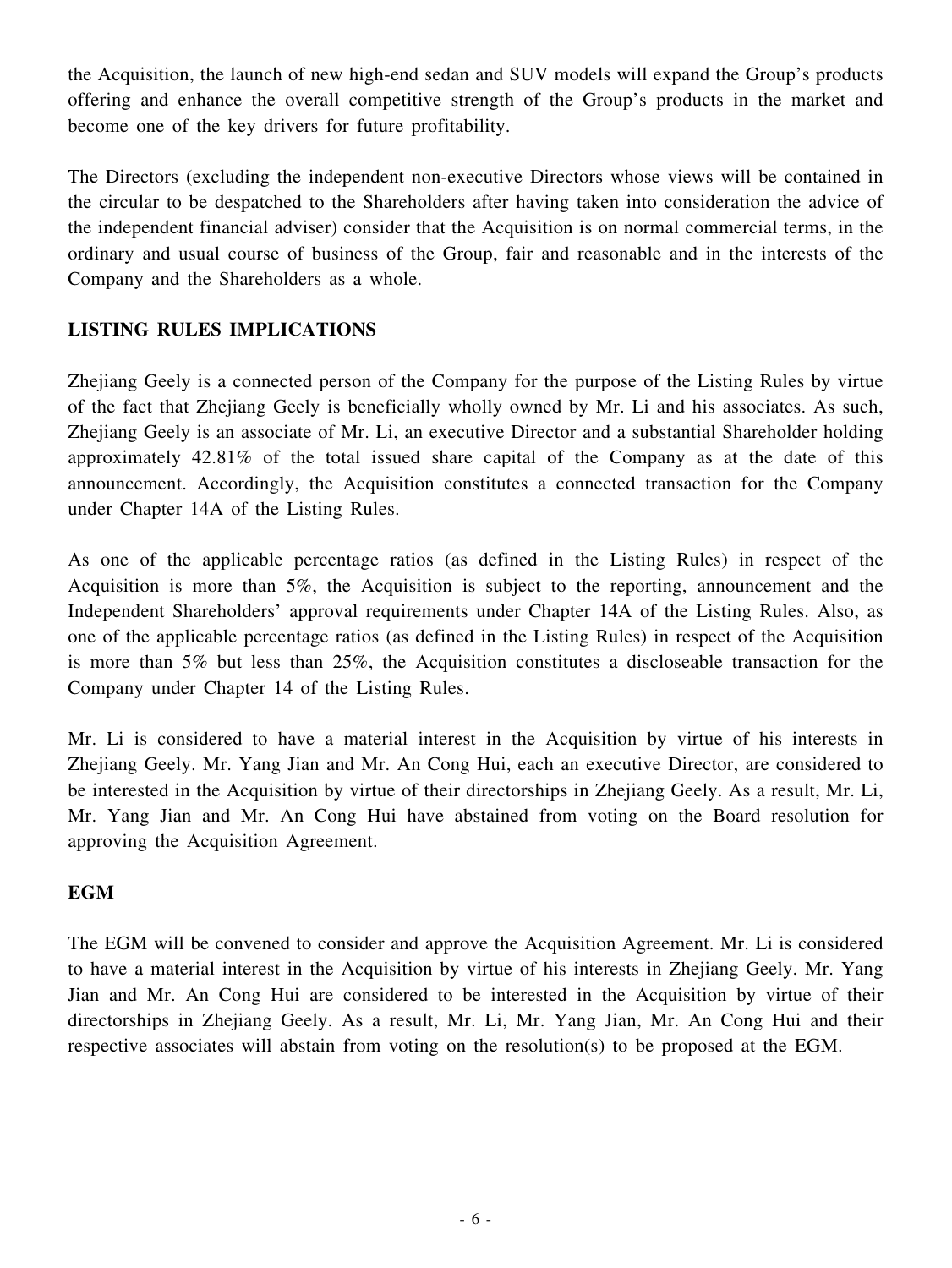A circular containing, among other things, (i) further information on the Acquisition; (ii) the recommendation of the Independent Board Committee in respect of the Acquisition Agreement; (iii) the advice of an independent financial adviser regarding the terms of the Acquisition Agreement; and (iv) other information as required under the Listing Rules together with the notice of the EGM, will be despatched to the Shareholders on or before 5 March 2015.

**Completion of the Acquisition is subject to the satisfaction of the conditions precedent under the Acquisition Agreement, and therefore, may or may not proceed to completion. Shareholders and potential investors are advised to exercise caution when dealing in the Shares.**

#### **DEFINITIONS**

Unless the context otherwise requires, the following terms in this announcement shall have the meanings set out below:–

| "Acquisition"                     | the acquisition of the entire registered capital of the Chunxiao<br>Target by Jirun Automobile from Zhejiang Geely pursuant to the<br><b>Acquisition Agreement</b>                                                                                                                                                                             |
|-----------------------------------|------------------------------------------------------------------------------------------------------------------------------------------------------------------------------------------------------------------------------------------------------------------------------------------------------------------------------------------------|
| "Acquisition Agreement"           | the agreement entered into between Jirun Automobile and Zhejiang<br>Geely on 6 February 2015 in relation to the Acquisition                                                                                                                                                                                                                    |
| "associate(s)"                    | has the meaning ascribed to it in the Listing Rules                                                                                                                                                                                                                                                                                            |
| "Business Day"                    | a day (excluding Saturdays and Sundays and public holidays) on<br>which banks are open for business in Hong Kong and the PRC                                                                                                                                                                                                                   |
| "Board"                           | the board of Directors                                                                                                                                                                                                                                                                                                                         |
| "Chunxiao Manufacturing<br>Plant" | the principal asset of the Chunxiao Target, which is a<br>manufacturing plant situated at 188 Chunxiao Avenue, Beilun<br>District, Ningbo City, Zhejiang Province, the PRC, with a designed<br>production capacity of approximately 100,000 units of vehicle per<br>annum, and primarily manufactures the new high-end sedan and<br>SUV models |
| "Chunxiao Target"                 | 浙江吉潤春曉汽車部件有限公司(Zhejiang Jirun Chunxiao<br>Automobile Components Company Limited), a limited liability<br>company incorporated in the Zhejiang Province, the PRC, and a<br>wholly owned subsidiary of Zhejiang Geely as at the date of this<br>announcement                                                                                     |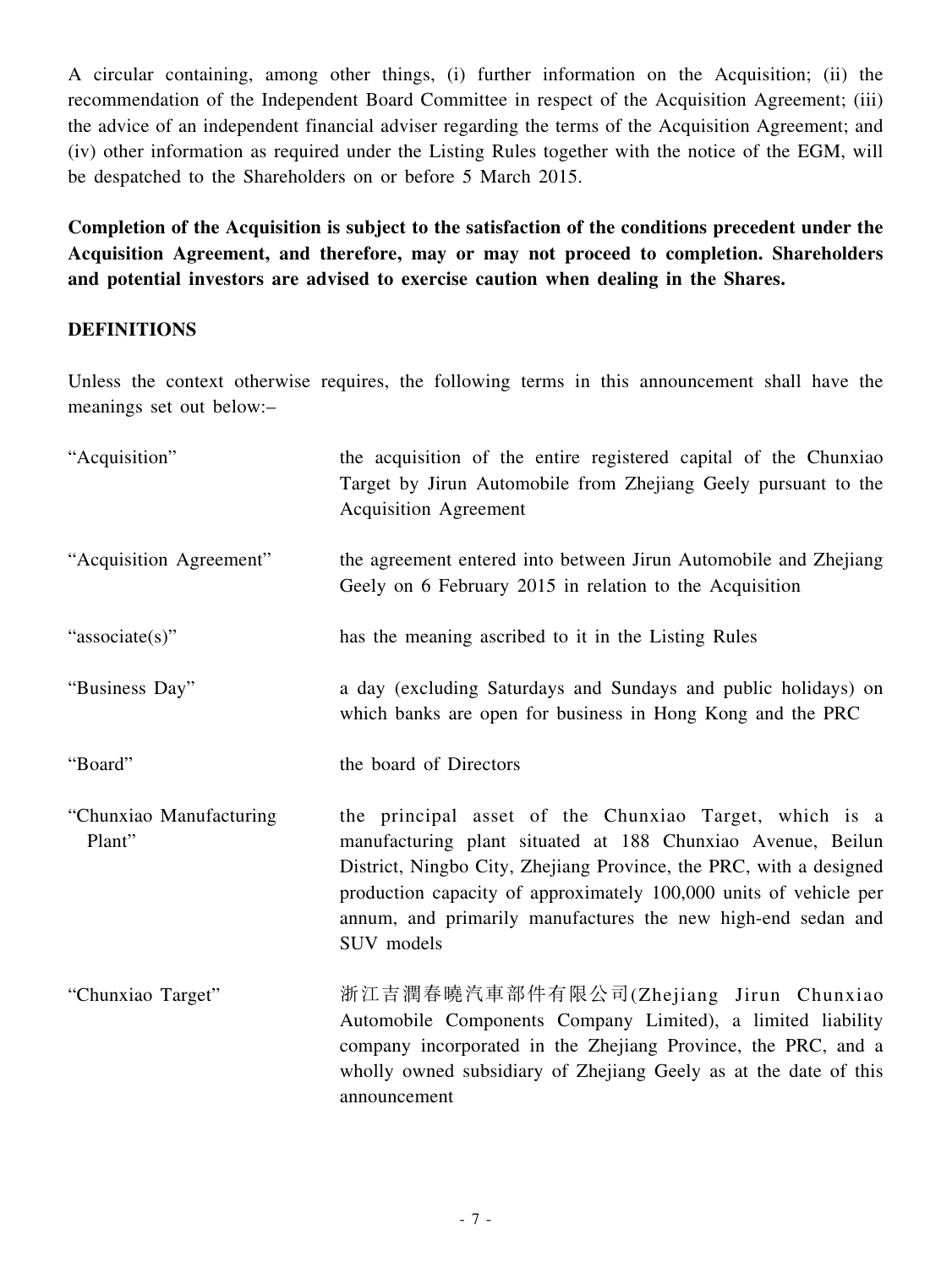| "Company"                        | Geely Automobile Holdings Limited, a company incorporated in<br>the Cayman Islands with limited liability whose shares are listed on<br>the main board of the Stock Exchange (Stock code: 175)                                                                                                    |
|----------------------------------|---------------------------------------------------------------------------------------------------------------------------------------------------------------------------------------------------------------------------------------------------------------------------------------------------|
| "connected person"               | has the meaning ascribed thereto under the Listing Rules                                                                                                                                                                                                                                          |
| "Consideration"                  | the consideration for the Acquisition, being RMB1,137,840,545<br>(equivalent to approximately HK\$1,440,278,562)                                                                                                                                                                                  |
| "Director(s)"                    | the director(s) of the Company                                                                                                                                                                                                                                                                    |
| "EGM"                            | an extraordinary general meeting of the Company to be held to<br>consider and, if thought fit, approve the Acquisition Agreement                                                                                                                                                                  |
| "GAAP"                           | generally accepted accounting principles                                                                                                                                                                                                                                                          |
| "Geely Holding"                  | 浙江吉利控股集團有限公司 (Zhejiang Geely Holding Group<br>Company Limited), a private limited liability company<br>incorporated in Zhejiang Province, the PRC, and is owned as to<br>90% by Mr. Li and as to 10% by Mr. Li Xing Xing, the son of Mr.<br>Li, respectively, as at the date of this announcement |
| "Geely Holding Group"            | Geely Holding and its subsidiaries                                                                                                                                                                                                                                                                |
| "Group"                          | the Company and its subsidiaries                                                                                                                                                                                                                                                                  |
| "HK\$"                           | Hong Kong dollar, the lawful currency of Hong Kong                                                                                                                                                                                                                                                |
| "Hong Kong"                      | The Hong Kong Special Administrative Region of the PRC                                                                                                                                                                                                                                            |
| "Independent Board<br>Committee" | an independent board committee of the Company, comprising all<br>the independent non-executive Directors, formed for the purpose of<br>advising the Independent Shareholders in respect of the Acquisition                                                                                        |
| "Independent Shareholders"       | Shareholder(s) other than Mr. Li, Mr. Yang Jian, Mr. An Cong Hui<br>and their respective associates                                                                                                                                                                                               |
| "Jirun Automobile"               | 浙江吉潤汽車有限公司 (Zhejiang Jirun Automobile Company<br>Limited), a limited liability company incorporated in the Zhejiang<br>Province, the PRC and a 99% owned subsidiary of the Company as<br>at the date of this announcement                                                                         |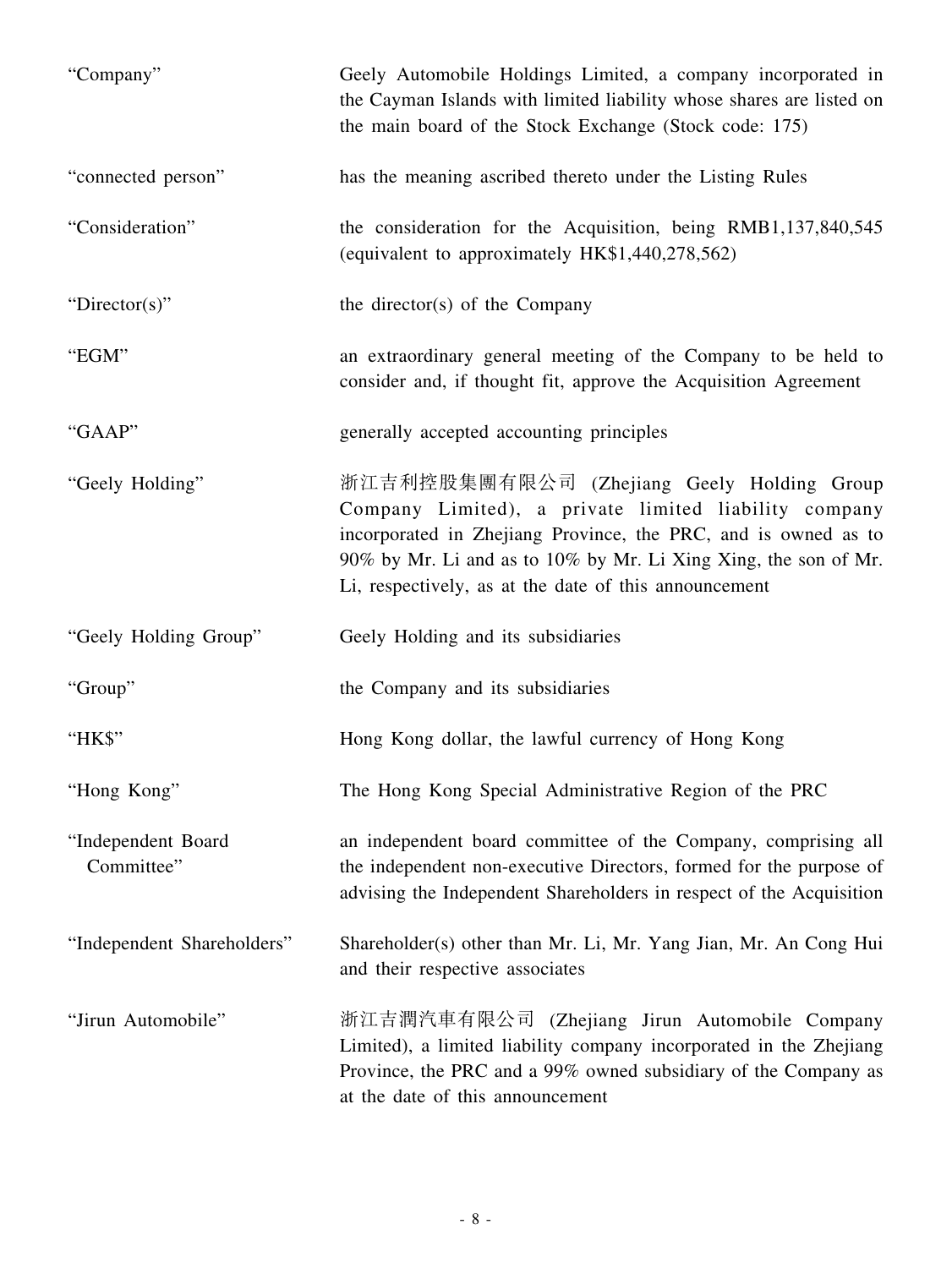| "Listing Rules"    | the Rules Governing the Listing of Securities on the Stock<br>Exchange                                                                                                                                                                                                                                                                                                  |
|--------------------|-------------------------------------------------------------------------------------------------------------------------------------------------------------------------------------------------------------------------------------------------------------------------------------------------------------------------------------------------------------------------|
| "Long Stop Date"   | 60 calendar days from the date of the Acquisition Agreement                                                                                                                                                                                                                                                                                                             |
| "Mr. Li"           | Mr. Li Shu Fu, an executive Director and a substantial Shareholder<br>holding 42.81% interest in the issued share capital of the Company<br>as at the date of this announcement                                                                                                                                                                                         |
| "percentage ratio" | has the meaning ascribed to it under Rule 14.07 of the Listing<br>Rules                                                                                                                                                                                                                                                                                                 |
| "Purchase Shares"  | the entire registered capital of the Chunxiao Target as at the date of<br>this announcement                                                                                                                                                                                                                                                                             |
| "PRC"              | the People's Republic of China, and for the purposes of this<br>announcement excluding Hong Kong, the Macau Special<br>Administrative Region, and Taiwan                                                                                                                                                                                                                |
| "RMB"              | Renminbi, the lawful currency of the PRC                                                                                                                                                                                                                                                                                                                                |
| "SAIC"             | State Administration for Industry and Commerce and/or its<br>municipal department                                                                                                                                                                                                                                                                                       |
| "Share $(s)$ "     | ordinary share(s) of HK\$0.02 each in the share capital of the<br>Company                                                                                                                                                                                                                                                                                               |
| "Shareholder(s)"   | the holder(s) of the Share(s)                                                                                                                                                                                                                                                                                                                                           |
| "Stock Exchange"   | The Stock Exchange of Hong Kong Limited                                                                                                                                                                                                                                                                                                                                 |
| "Zhejiang Geely"   | 浙江吉利汽車有限公司 (Zhejiang Geely Automobile Company<br>Limited), a limited liability company incorporated in the PRC and<br>is owned as to 90% by Geely Holding and as to 10% by 浙江華普<br>資產管理有限公司 (Zhejiang Maple Assets Management Company<br>Limited) respectively, which is in turn owned by the senior<br>management of Geely Holding as at the date of this announcement |
| $``\%"$            | per cent                                                                                                                                                                                                                                                                                                                                                                |